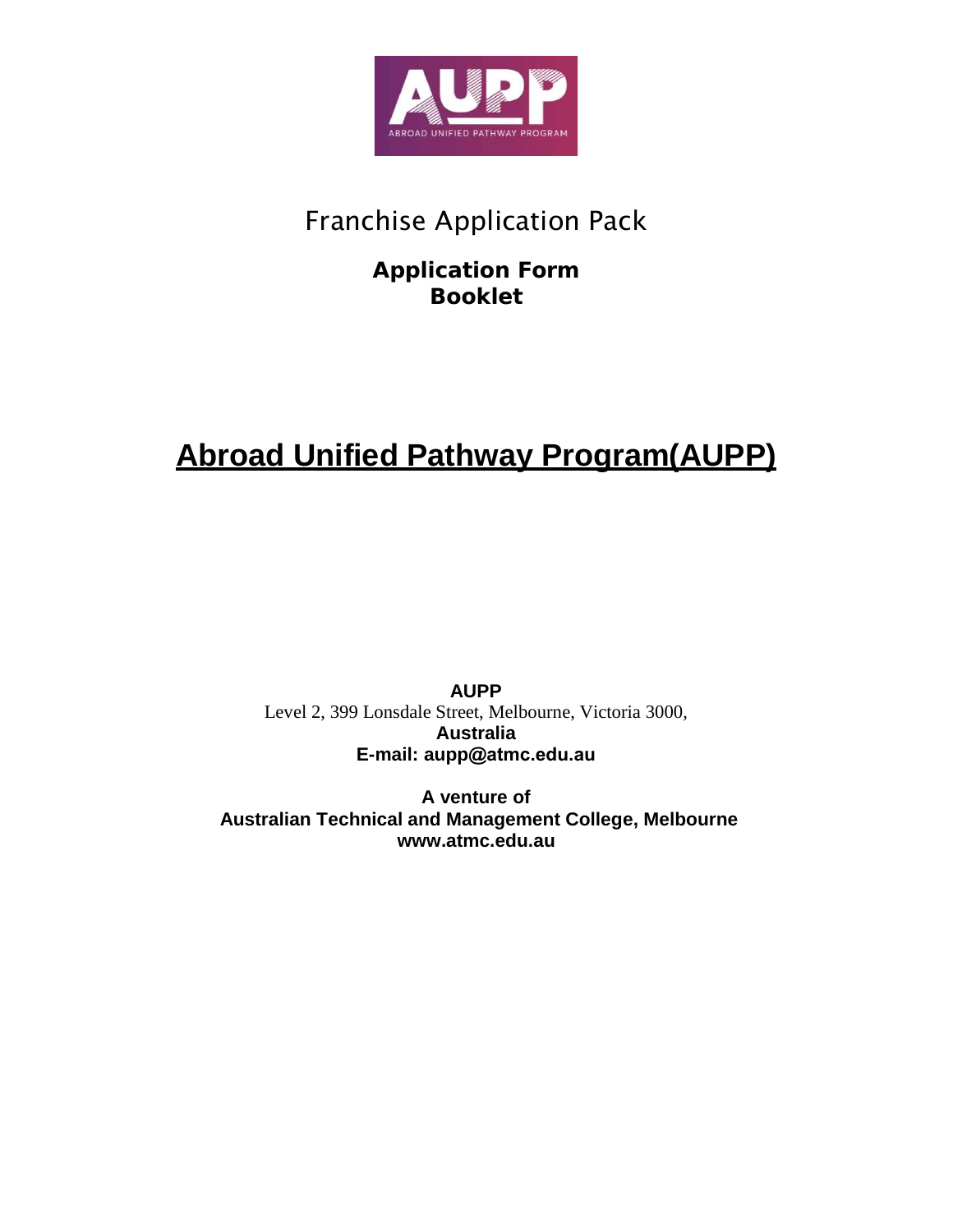

# APPLICATION FORM

#### **INSTRUCTIONS**

- 1. THIS PACK CONTAINS THE FOLLOWING FORMS:
	- Form A: To be filled by Promoters, Partners / Directors and other key persons (if any) who would be committed to the day-to-day operations of the franchise centre.
- 2. Please attach supporting documents wherever asked for or necessary.
- 3. Please use separate sheets wherever required.
- 4. Photocopy of this Application Form is also acceptable.
- 5. Submission of this application form does not guarantee the approval of Franchisee. The Franchiser has the right to reject or accept the application form for whatsoever reasons.
- 6. Please do not leave any clause/ column blank. Mention 'No' or 'NA', if and wherever applicable.
- 7. The last date for receipt of completed Franchise Application Pack is \_\_\_\_\_\_\_\_
- 8. The completed pack marked **'CONFIDENTIAL'** with all the enclosures should be couriered to the following address or you can send us the scanned form on our email address [director@aupp.co](mailto:director@aupp.co)

**AUPP- India Office** C/o ATMC (India Office), 1497, Wazirnagar, Kotla Mubarakpur, New Delhi- 100003 India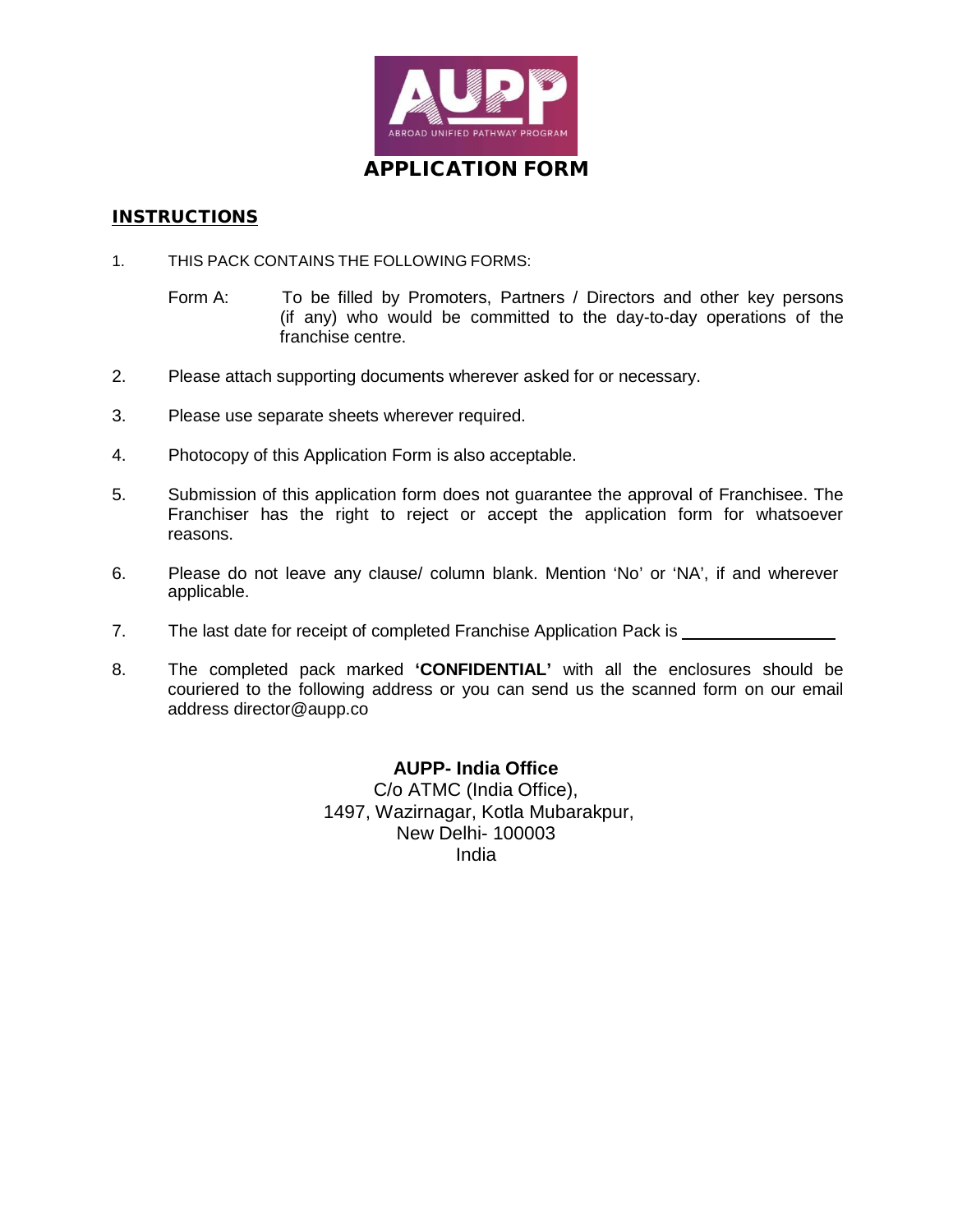

# **Form A**

| 1. |                        |  |                                                                    |                      |  |  |
|----|------------------------|--|--------------------------------------------------------------------|----------------------|--|--|
| 2. |                        |  |                                                                    |                      |  |  |
| 3. |                        |  |                                                                    |                      |  |  |
|    | <b>CITY/TOWN</b>       |  | <u> 1999 - Johann Stein, maritan and an international property</u> |                      |  |  |
|    | <b>DISTRICT</b>        |  |                                                                    |                      |  |  |
|    | <b>STATE</b>           |  |                                                                    |                      |  |  |
|    | <b>PIN</b>             |  |                                                                    |                      |  |  |
| 4. | <b>CONTACT DETAILS</b> |  |                                                                    |                      |  |  |
|    |                        |  |                                                                    | Fax: e-mail: e-mail: |  |  |
| 5. | <b>DATE OF BIRTH</b>   |  |                                                                    |                      |  |  |

# **6. Have you gone through AUPP Details : YES / NO**

## **7. PAST BUSINESS / EMPLOYMENT EXPRERIENCE (if any)**

| NATURE OF<br><b>INVOLVEMENT</b>               | NAME OF<br>ORGANIZATION | NATURE OF<br><b>BUSINESS</b> | NATURE OF WORK | YEAR   |                   | <b>PRODUCTS</b> | NO. OF<br><b>EMPLOYEES</b> |
|-----------------------------------------------|-------------------------|------------------------------|----------------|--------|-------------------|-----------------|----------------------------|
| (Prop./Partner/<br>Director or<br>Designation |                         |                              |                | (From) | (T <sub>0</sub> ) |                 |                            |
|                                               |                         |                              |                |        |                   |                 |                            |
|                                               |                         |                              |                |        |                   |                 |                            |
|                                               |                         |                              |                |        |                   |                 |                            |
|                                               |                         |                              |                |        |                   |                 |                            |

### **8. PLEASE ELABORATE THE REASONS FOR BECOMING A PART OF AUPP GROUP**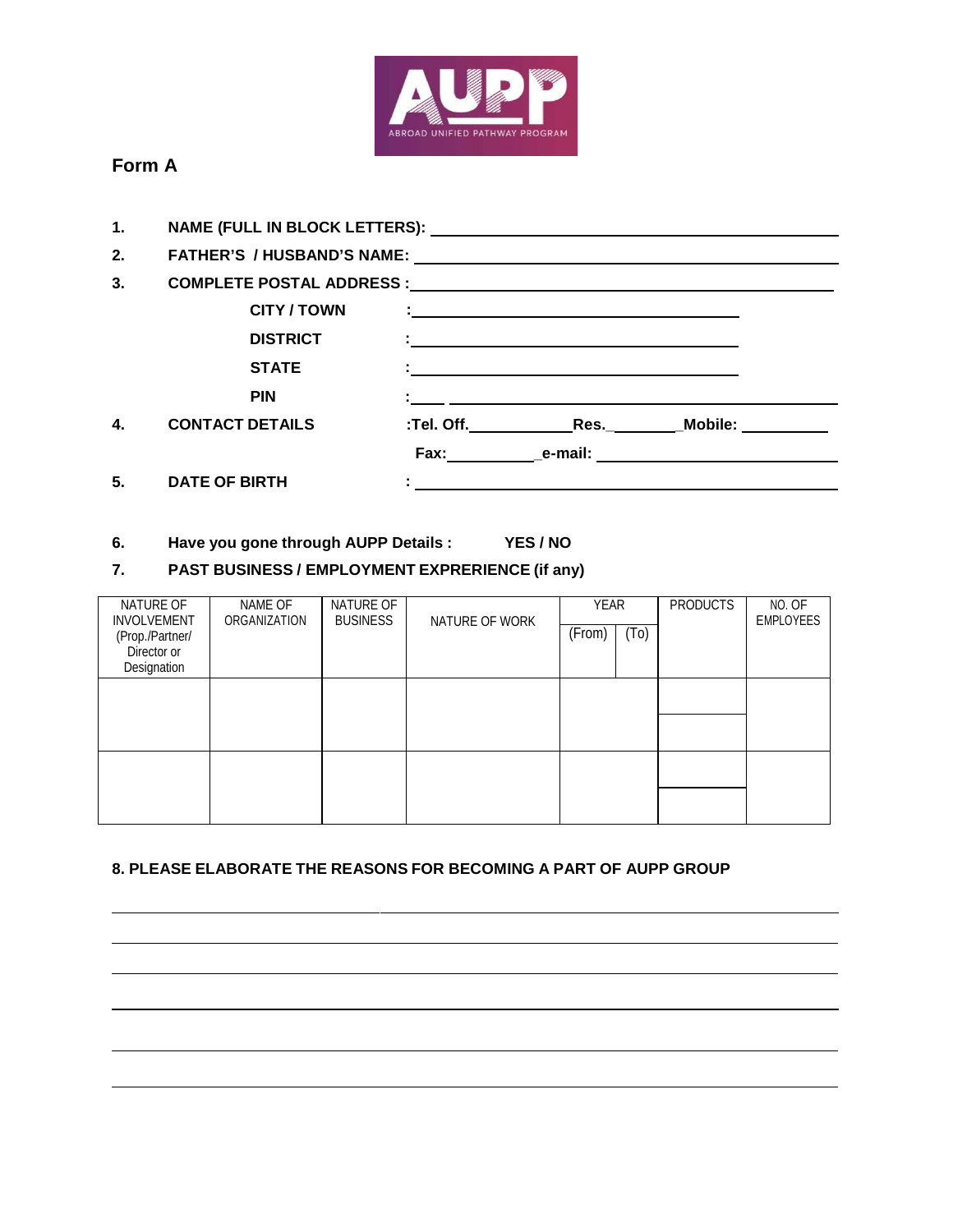

#### **9. CHOICE OF CITY FOR FRANCHISEE**

#### **10. PROPOSED LOCATION WITHIN THE CITY (Complete Address)**

#### **11. CURRENT INFRASTRUCTURE, WHICH CAN BE MADE EXCLUSIVELY AVAILABLE FOR AUPP OPERATIONS**

*a. WHETHER HAVING ANY PREMISES*

□ Yes □ No

*b. IF YES, NATURE OF PREMISES*

□ Owned □ Rented

#### **c. COVERED AREA (In Sqft.):**

- □ Less than 3000
- $\Box$  3000 5000
- □ 5000 and above

#### **d. WHETHER SITE IS READY FOR USE**

□ Yes □ No

#### **e. CLASSROOM DETAILS (IF ANY)**

No. of classrooms ready for use :

Covered area of each classroom :

### **12. IN CASE YOU ARE ALREADY ENGAGED IN THE TRAINING OF STUDENTS FOR, PLEASE GIVE THE FOLLOWING DETAILS**

| Name of the institute                               |                                                                                                                                                                                                                                |  |  |
|-----------------------------------------------------|--------------------------------------------------------------------------------------------------------------------------------------------------------------------------------------------------------------------------------|--|--|
| Total no. of students enrolled in the previous year |                                                                                                                                                                                                                                |  |  |
| Total no. of students enrolled currently            | SIGNATURE: And the set of the set of the set of the set of the set of the set of the set of the set of the set of the set of the set of the set of the set of the set of the set of the set of the set of the set of the set o |  |  |
|                                                     | NAME : _____________                                                                                                                                                                                                           |  |  |